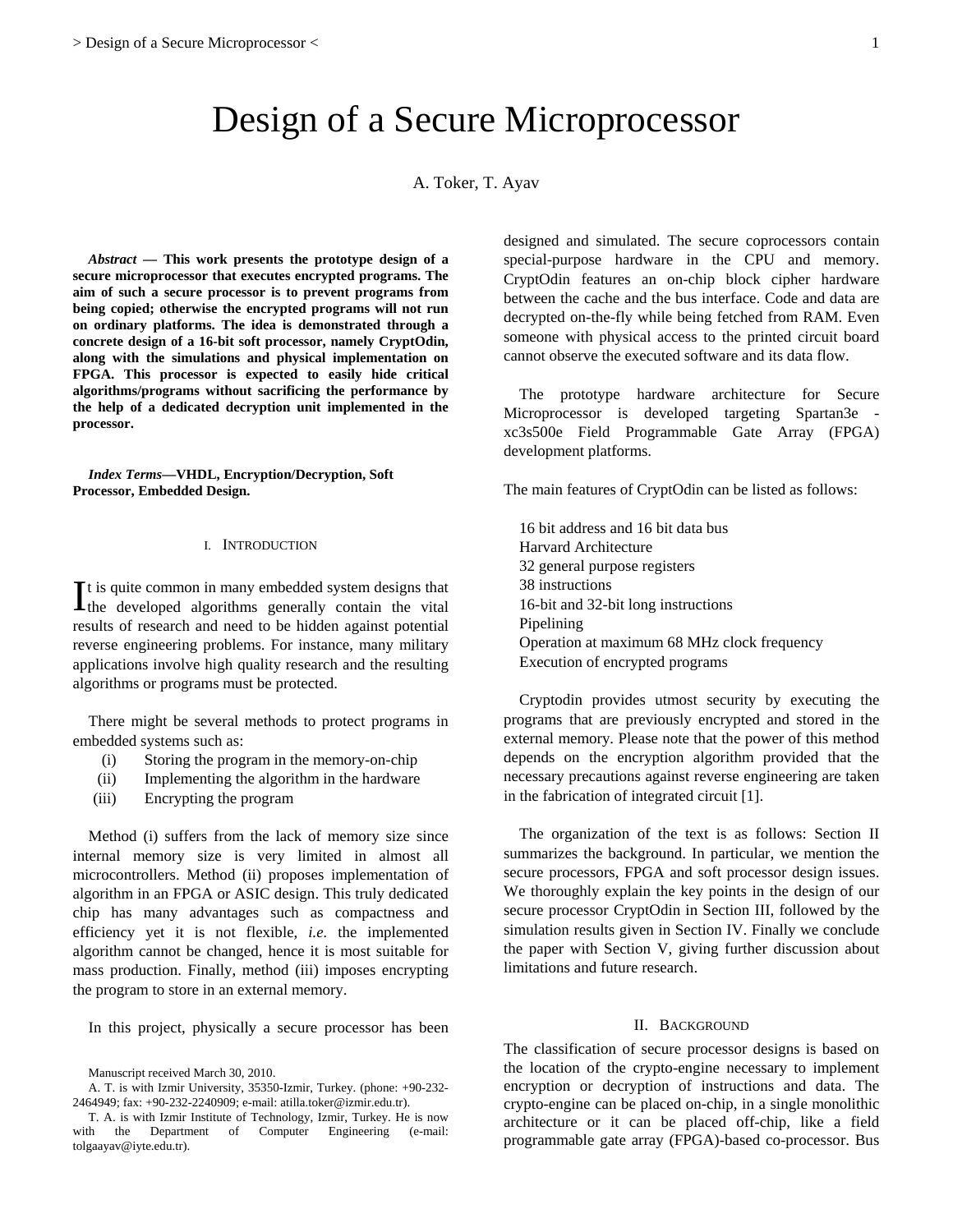encryption technique was first introduced 25 years ago. The CPU was considered as secure and consequently all data and addresses are in decrypted form inside the CPU and encrypted outside the processor chip. A cipher unit is implemented onchip and a secret cipher key is located in an on-chip register [1][2][3].

When we use a secure code, we can easily protect executables from being copied and illegally utilized by attackers. The code to be protected can be distributed and stored in encrypted form, so copying it without obtaining the code decryption key is futile. Our design prevents the execution of a program on other machines, and also protects software code from any access, keeps unauthorized reverse engineers from observing the memory and the execution of program instructions.

# *A. What is a FPGA?*

Field-programmable gate arrays (FPGAs) fill a need in the design space of digital systems, complementary to the role played by microprocessors [4].

FPGA has become the main stream in complex logic circuit design due to its flexibility, ease of use, and short time to market [5]. The area filled by FPGAs has grown enormously in the past twenty years since their introduction [4]. FPGAs take advantage of complex chips to improve the chip design in several ways: FPGAs can be quickly programmed, their performance characteristics are predictable, and the same part can be used for several different logic designs [4].

The two most common languages used for FPGA design are VHDL and Verilog. The acronym VHDL stands for the VHSIC Hardware Description Language. The acronym VHSIC, in turn, refers to the Very High Speed Integrated Circuit program [6]. We have chosen to use VHDL for the design.

Xilinx Integrated Software Environment (ISE) is an integrated design environment that allows you to design Xilinx FPGA. ModelSim is a tool that integrates with Xilinx ISE to provide simulation and testing. Two kinds of simulation are used for testing a design: functional simulation and timing simulation [7].

# *B. Soft Processor Design*

A soft processor is a microprocessor fully described in software, usually in VHDL or Verilog, which can be synthesized in programmable hardware, such as FPGAs. While a soft processor cannot easily match the performance/area/power of a hard processor, soft processors do have several compelling advantages. Using a generic FPGA chip, a designer can implement the exact number of soft processors required by the application, and the CAD tools will automatically place them within the

design to ease routing. Since it is implemented in configurable logic, a soft processor can be tuned by varying its implementation and complexity to match the exact requirements of an application. While these benefits have resulted in wide deployment of soft processors in FPGAbased embedded systems, the architecture of soft processors has yet to be studied in depth [9].

### III. CRYPTODIN: 16-BIT SECURE MICROPROCESSOR

In single-chip FPGA implementation of our secure processor, we present an implementation of a secure Blowfish algorithm, and standard microcontroller units on a single Xilinx Virtex-Spartan3E FPGA.

The schematic of the designed Secure Microprocessor is shown in Fig. 1 in the Appendix. The secure processor consists of single chip microprocessor and a decryption circuit External Memory Access Unit with Decrypter (EMAD) for incoming instructions. The EMAD is placed between the Program Counter logic and the external main memory as seen in Figure 1.

External memory and peripherals are assumed to be untrusted; they may be observed and tampered with at will by an adversary [1]. In our design, the cryptographic keys are stored in EMAD. User can not modify cryptographic key as the key is hardcoded in the EMAD unit. Decryption enable/disable behavior is selected by the *CRYPTON* and *CRYPTOFF* assembly commands.

The instructions are stored as encrypted or plaintext in the ROM. The ROM has opcodes, addresses and constants for each operation. EMAD receives the data and instructions from external ROM, and sends them to internal units to control the operations. The Control Unit (CU) is used to control the internal units. The Arithmetic-Logic-Unit (ALU) is needed for arithmetic operations. 32x16 bit general purpose registers are also implemented.

The external instructions from ROM are decrypted by the Blowfish algorithm. The detailed explanation about the EMAD and Blowfish is given in the following subsection.

The datapath consists of ALU, Multiplier, Program Counter, Instruction Register, Stack external ROM/RAM modules and Shifter logic with 32x16-bit registers as shown in Figure 1 in the Appendix.

The secure processor has two levels of code. One of them is encrypted code using the defined encryption key, the other one is plain text. The defined CryptOdin opcodes are given the Table I.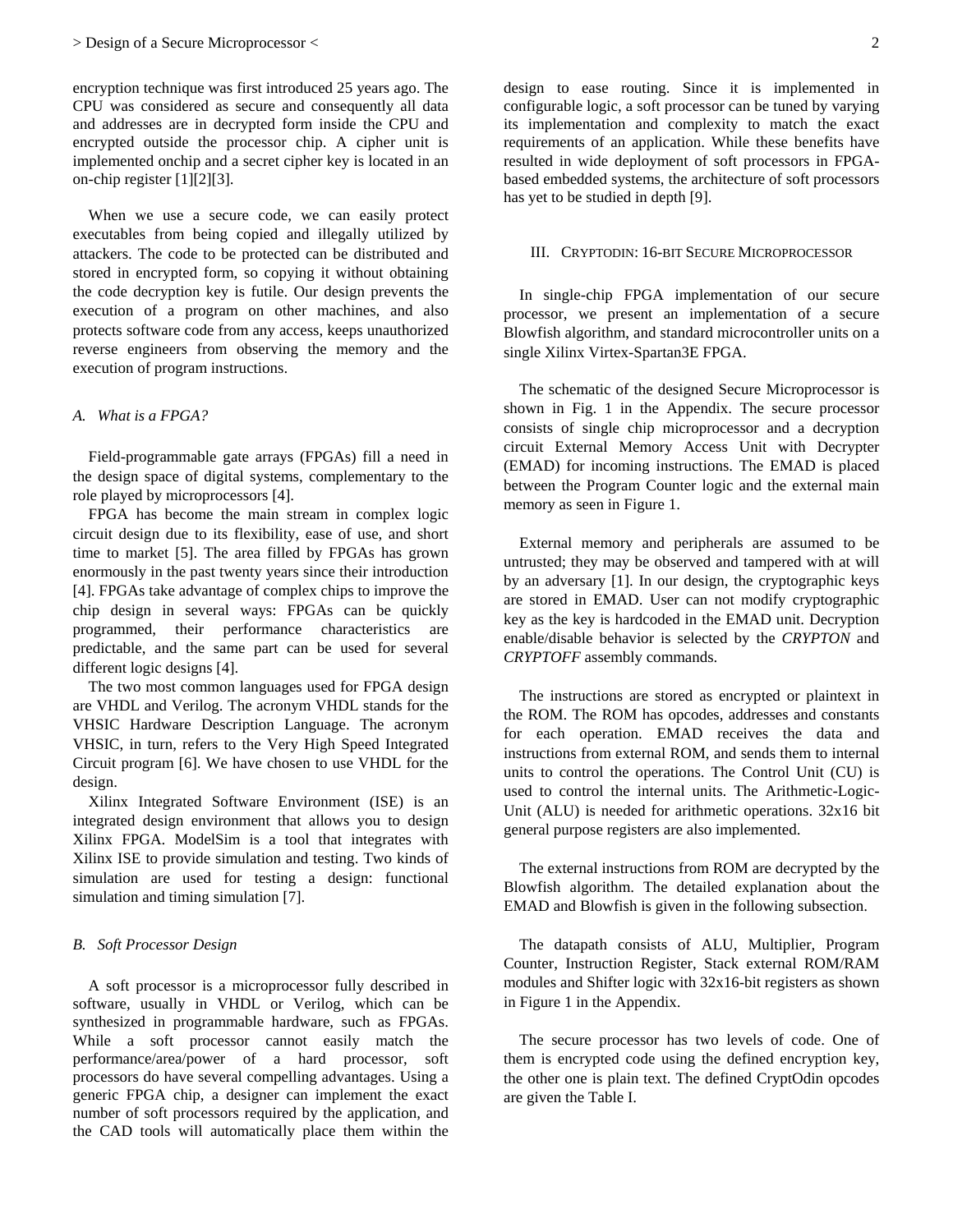TABLE I CRPYTODIN OPCODES

| Mnemoni<br>c | Operands     | Comments                                                                                                                                       |
|--------------|--------------|------------------------------------------------------------------------------------------------------------------------------------------------|
| Nop          |              | NOP: instruction does nothing.<br>Addition: Adds Ri to Rj and stores the results                                                               |
| Add          | Ri,Rj;       | back in Ri                                                                                                                                     |
| Addi         | Ri, #im      | Addition (immediate): Adds a word value to<br>the Ri and stores the results back in the Ri.<br>Subtaction: Subtracts Rj from the Ri and stores |
| Sub          | Ri,Rj;       | the results back in Ri.<br>Subtraction (immediate): Subtracts a word                                                                           |
|              |              | value from the Ri and stores the results back in                                                                                               |
| Subi         | Ri, #im      | the Ri.<br>Multiplication: returned in the Ri. The high-                                                                                       |
| Mul          | Ri,Rj        | order byte of the product is returned in Rj.<br>Multiplication (immediate): multiplies the                                                     |
| Muli         | Ri, #im      | signed 16-bit integer in Ri<br>Multiplication (unsigned): multiplies the                                                                       |
| Mulu         | Ri,Rj        | unsigned 16-bit integer in Ri                                                                                                                  |
| Inc          | Ri           | Increment: Increments Ri by 1.                                                                                                                 |
| Dec          | Ri           | Decrement: Decrements Ri by 1.                                                                                                                 |
| Cmp          | Ri           | Compare: compares two operands<br>AND: performs a bitwise logical AND                                                                          |
| Andr         | Ri,Rj        | operation<br>AND (immediate): performs a bitwise logical                                                                                       |
| Andi         | Ri, #im      | AND operation                                                                                                                                  |
| Orr          | Ri,Rj        | OR: performs a bitwise logical OR operation<br>OR (immediate): performs a bitwise logical OR                                                   |
| Ori          | Ri, #im      | operation<br>NOT: logically complements the value of the                                                                                       |
| Notr         | Ri ; Rxi     | specified destination operand<br>XOR: performs a bitwise logical XOR                                                                           |
| Xorr         | Ri,Rj        | operation between the specified operands                                                                                                       |
| Xori         | Ri, #im      | XOR (immediate): performs a bitwise logical<br>XOR operation operand.                                                                          |
| Sllr         | Ri           | Logical shift left: shifts the 16-bits in the<br>register left one bit position.                                                               |
| Srlr         | Ri           | Logical shift right: shifts the 16-bits in the                                                                                                 |
| Slar         | Ri           | register right one bit position.<br>Arithmetic shift left:                                                                                     |
| Srar         | Ri           | Arithmetic shift right:                                                                                                                        |
|              | Rxi, addres  | Load word: Load address word to register                                                                                                       |
| Lw           | s            |                                                                                                                                                |
| Sw           | Rxi,addres   | Store word: Store address word from register                                                                                                   |
| Syscal       | s<br>address | System call (SW interrupt):                                                                                                                    |
| Hlt          |              | Halt:                                                                                                                                          |
| Beq          | offset       | Branch if equal to 0: Branch to the specified<br>address if the value in the accumulator is 0.                                                 |
|              |              | Branch if not equal to 0: Branch to the<br>specified address if the value in the                                                               |
| Bne          | offset       | accumulator is not 0.                                                                                                                          |
| Вa           | offset       | Branch always near: Branch to the target<br>address specified by offset. PC+offset                                                             |
|              | offset+ext   | Branch always far: Branch to the target address                                                                                                |
| Bf           | ension       | specified by offset and extension.<br>Branch and Link: Branches to an instruction                                                              |
| BL           | address      | specified by the branch target address.                                                                                                        |
| Movi         | Ri, #im      | Move data (immediate):                                                                                                                         |
| Movdi        | @Ri,Rj       | Move indirect/direct data between registers:                                                                                                   |
| Movsi        | Ri,@Rj       | Move direct/indriect data between registers:                                                                                                   |
| Mov          | Ri,Rj        | Move direct/direct data between registers:                                                                                                     |
| Movii        | @Ri,@Rj      | Move indriect/indriect data between registers:                                                                                                 |
| Clr          | Ri           | Clear register                                                                                                                                 |
| Clr          | @Ri          | Clear indirect register<br>Return                                                                                                              |
| Ret          |              |                                                                                                                                                |
| Crypton      |              | Turns On the opcode decrypter unit                                                                                                             |
| Cryptoff     |              | Turns Off the opcode decrypter unit                                                                                                            |

#### *A. External Memory Access Unit with Decrypter (EMAD)*

External Memory Access Unit with Decrypter (EMAD) plays the role of buffer between the external memory and instruction register. The second and more important duty of EMAD is to perform decryption and encryption on the program code and data. The external instructions from ROM are decoded in Blowfish algorithm. Similarly, the internal data are encoded before writing them to the external memory.

We implement the Blowfish algorithm for encryption/decryption in EMAD. Blowfish is a symmetric block cipher that can be used as a drop-in replacement for DES or IDEA. It takes a variable-length key, from 32 bits to 448 bits, making it ideal for both domestic and exportable use. Blowfish was designed in 1993 by Bruce Schneier as a fast, free alternative to existing encryption algorithms. Since then it has been analyzed considerably, and it is slowly gaining acceptance as a strong encryption algorithm [10][11].

Blowfish is a block cipher that encrypts data in 8-byte blocks. The algorithm consists of two parts: a keyexpansion part and a data-encryption part. Key expansion converts a variable-length key of at most 56 bytes (448 bits) into several subkey arrays totaling 4168 bytes. Blowfish has 16 rounds. Each round consists of a key-dependent permutation, and a key- and data-dependent substitution. All operations are XORs and additions on 32-bit words. The only additional operations are four indexed array data lookups per round [11].

| <b>TABLE II</b>          |
|--------------------------|
| EXAMPLE ASSEMBLY PROGRAM |

| Mnemonic             | Comment                                          |
|----------------------|--------------------------------------------------|
| <b>CRYPTON</b>       | Turn on the encryption in EMAD                   |
| <b>%ENCRYPT KEY</b>  | Assembly directive to encrypt the                |
|                      | following machine code using the<br>key "KEY".   |
| DEC R1               | Decrement R1 register                            |
| SW R1,0003           | Store word                                       |
| <b>MOVI R0,0005</b>  | Move data (immediate)                            |
| <b>NOP</b>           | No operation                                     |
| $INC$ R <sub>1</sub> | Increment R1                                     |
| <b>CRYPTOFF</b>      | Turn off the encryption in EMAD                  |
| <b>%PLAINTEXT</b>    | Assembly directive to disable code<br>encryption |
| BEO<br>$+02$         | Branch if equal to accumulator is 0              |
| <b>NOP</b>           | No operation                                     |
| <b>NOP</b>           | No operation                                     |
| <b>INC</b><br>R31    | Increment R31 register                           |
| HTL.                 | Halt                                             |

 The reason why we have chosen Blowfish is twofold. First, it is unpatented and license-free, and is entirely available for all intents and purposes. Second, both the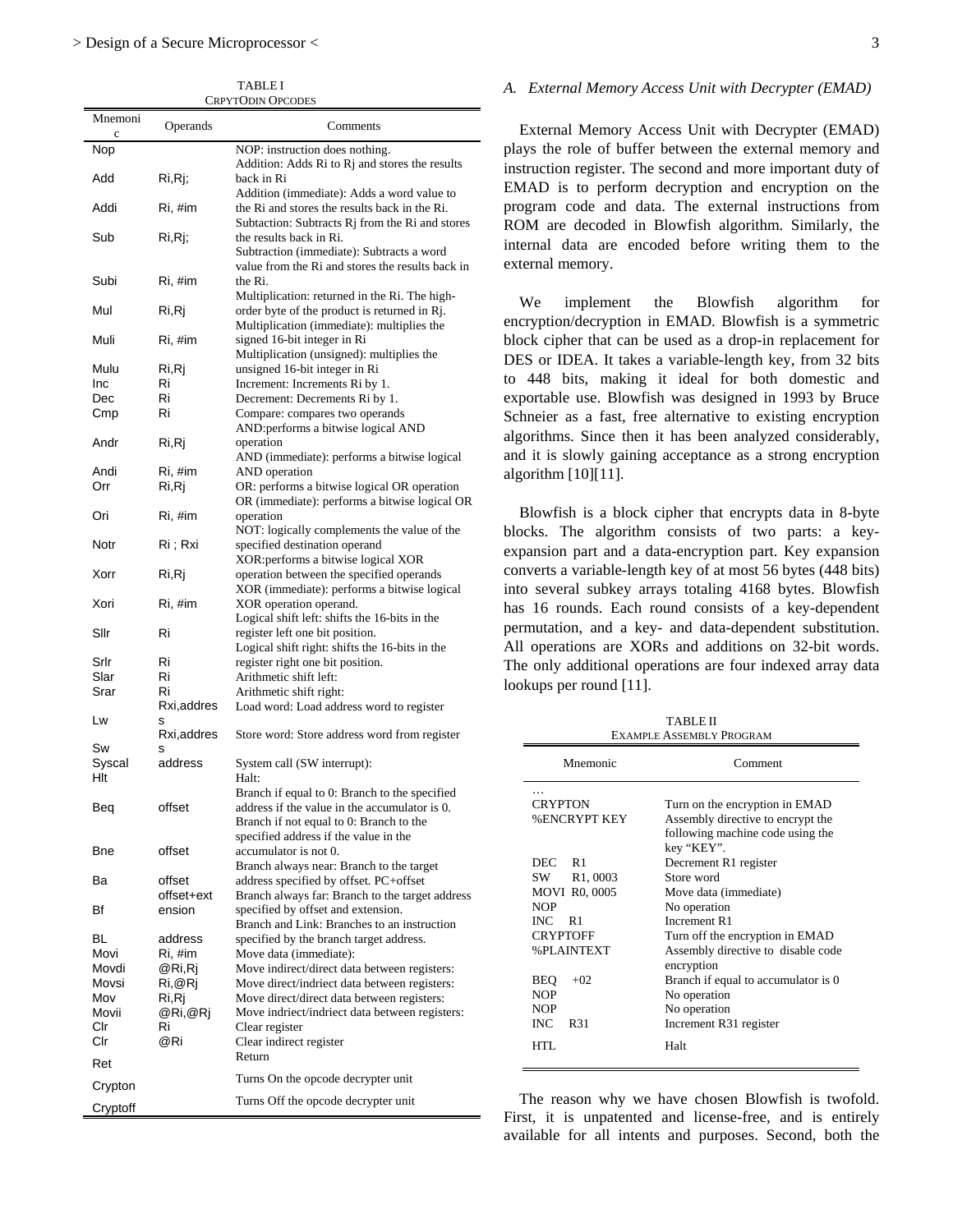enciphered text and plain text are the same in size, which is an important design specification of processors.

# IV. HARDWARE REALIZATION AND SIMULATION RESULTS

 The secure processor core described in VHDL using ModelSim simulator and compiled using Xilinx ISE8.2. Our secure processor CrpytOdin was targeted at the Xilinx's Spartan3e-xc3s500e development platform. XILINX ISE -The Xilinx Integrated Software Environment- used for development. ISE provides the HDL and schematic editors, logic synthesizer, fitter, and bitstream generator software [7]. After successfully compiling an FPGA design using the Xilinx development software, the design can be downloaded using the iMPACT programming software and the USB cable.

 The Spartan-3E includes several types of interconnect as local, general-purpose, I/O, global, and clock. The key features of the Spartan-3E Starter Kit board are: Xilinx XC3S500E Spartan-3E FPGA, Up to 232 user-I/O pins, 320-pin FBGA package, over 10,000 logic cells, Xilinx 4 Mbit Platform Flash configuration PROM, x16 data interface, 100 MHz, 16 MByte (128 Mbit) of parallel NOR Flash (Intel StrataFlash), FPGA configuration storage, 16 Mbits of SPI serial Flash (STMicro), 2-line, 16-character LCD screen.

 The designed secure processor CryptOdin has 16 bit address and 16 bit data bus and Harvard Architecture. It has 32 general purpose registers and 38 instructions. An instruction pipeline technique is used during design. It operates at maximum 68 MHz clock frequency and can execute encrypted programs.

 The sample assembly program is shown in the Table II. Please note that the assembler of Cryptodin has built-in encryption algorithm, hence it can produce the encrypted code that will be loaded into the external program memory. The programmer tells the assembler to enable and disable the encryption using assembly directives %ENCRYPT *KEY*  and %PLAINTEXT respectively. The programmer does not have to store the whole program as enciphered in the memory. By using these assembly directives accompanied by assembly commands CRYPTON and CRYPTOFF, he/she can use the crypto feature just for the critical part of the program. Please also note that assembly commands CRYPTON and CRYPTOFF must be put right before their associating assembly directives as can be seen in Table II.

Design statistics and resource consumption of the design are shown in Table III.

| <b>TABLE III</b>                             |
|----------------------------------------------|
| FPGA DEVICE UTILIZATION FOR CRYPTO PROCESSOR |

| Logics                     | Amount           | Percentage |
|----------------------------|------------------|------------|
| Number of Slices           | 1020 out of 4656 | 21%        |
| Number of Slice Flip Flops | 815 out of 9312  | 8%         |
| Number of 4 input LUTs     | 891 out of 9312  | 20%        |
| Number of IOs              | 70               |            |
| Number of bonded IOBs      | 70 out of<br>92  | 76%        |
| <b>IOB</b> Flip Flops      | 1                |            |
| Number of MULT18XSIOs      | out of<br>20     | 5%         |
| Number of GCLKs            | out of<br>- 24   | 4%         |

 We report here that the hardware implementation of CryptOdin utilizes only 21% of configurable slices, and 5% of the dedicated multipliers and 20% of the available LUTs on the Spartan3e-xc3s500e platform.

 The total execution time of the sample program is 34 clock cycles that is 34 \* 14.511 ns. The same design mapped to an ASIC is guaranteed to give even better rates.

# V. LIMITATIONS, CONCLUSIONS AND FUTURE WORK

 A secure processor implementation was presented. The hardware realization of our secure processor CryptOdin was implemented using FPGAs, and verified with Xilinx simulation and co-simulation tools. The design was targeted at the Xilinx's Spartan3e-xc3s500e FPGA and simulated using ISE/ModelSim tool. The CryptOdin secure processor is best suited for applications with frequency in the range of  $50 - 80$  MHz.

 Although CryptOdin was originally designed as 16-bit, it is quite straightforward and convenient to adapt the code as either 32-bit for higher performance or 8-bit for lightweight applications.

The design has several deficiencies. There is no internal code ROM. This makes it easy for the attacker to rewrite control programs. Also there is no internal cryptographically secure random number generator. A Blowfish Authentication Code modification method should be included for this purpose.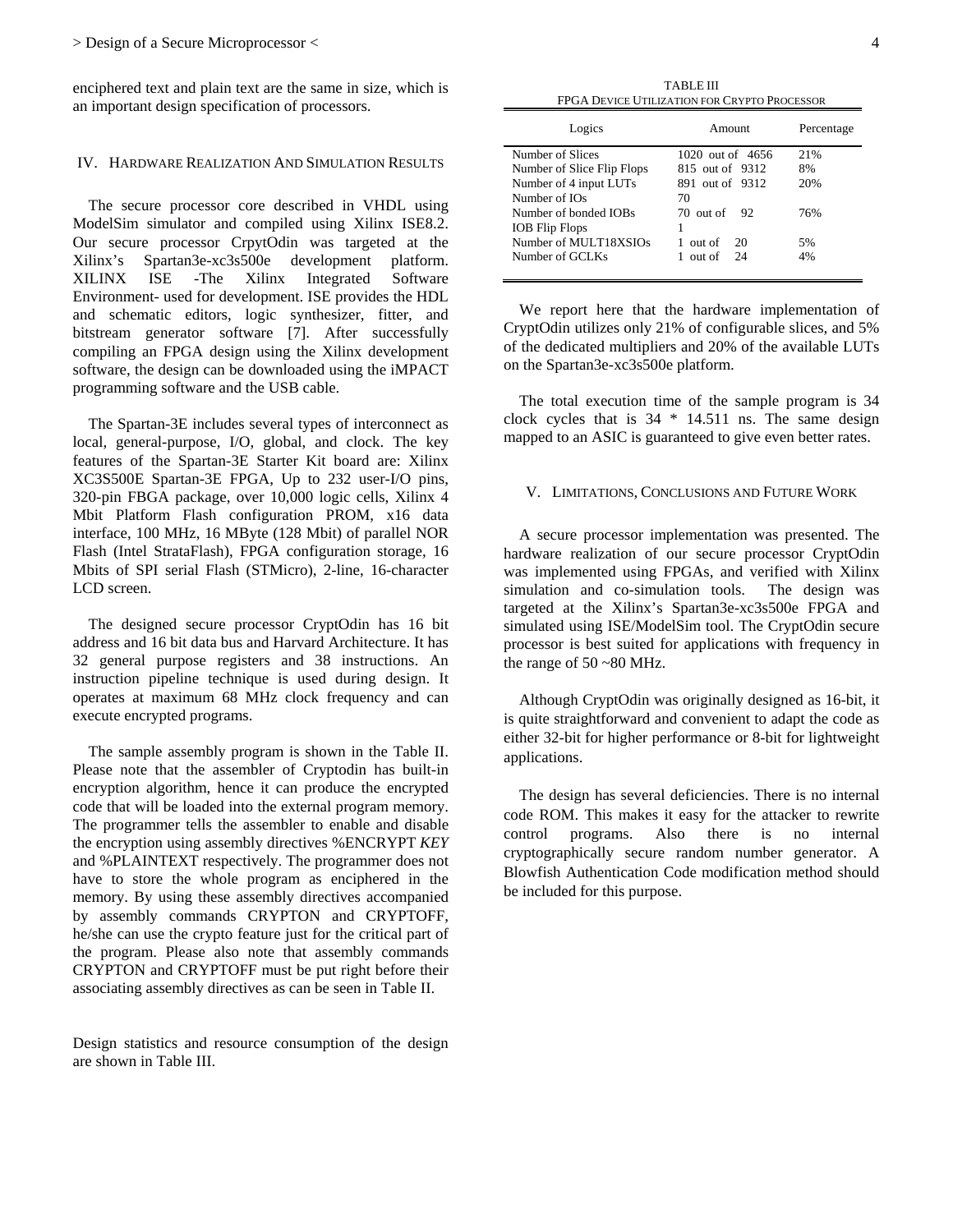

**APPENDIX** 

Fig. 1. The simplified schematic of the designed Microprocessor.



Fig. 2. The detailed schematic showing the connections between EMAD and external memory elements.